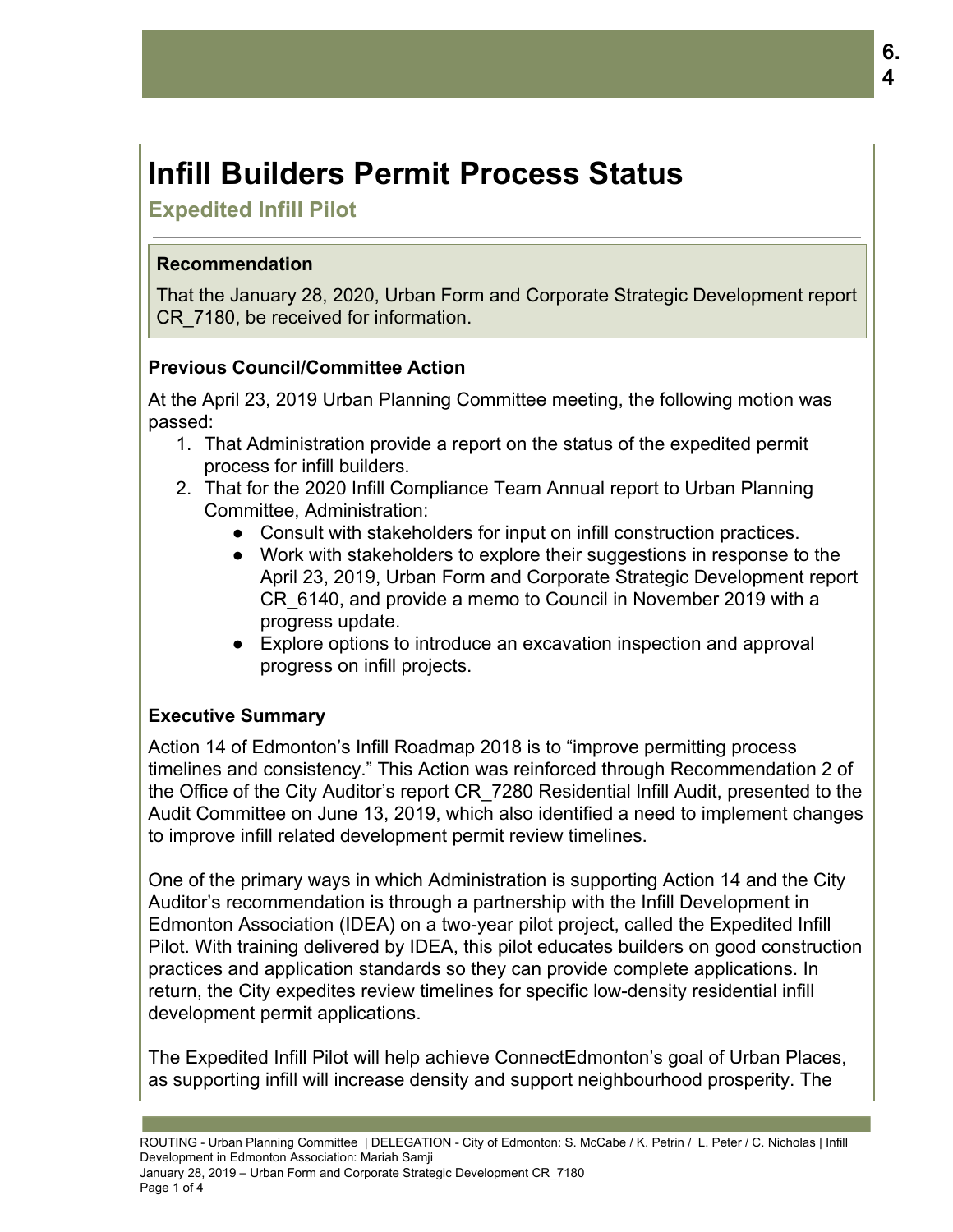pilot also supports the draft City Plan by encouraging development that creates functional, liveable and enjoyable communities.

## **Report**

Improving infill development permit application review timelines is a longstanding priority for Administration, Council and the development industry. It fulfills both Action 14 of Edmonton's Infill Roadmap 2018 and Recommendation 2 of CR\_7280 Residential Infill Audit, from the June 13, 2019, Audit Committee. The development of an expedited stream for infill development permits is one way to improve infill permit processing to remove barriers for infill development. Administration has already undertaken other opportunities including reviewing and amending regulations within the Zoning Bylaw 12800, ongoing stakeholder outreach and other process improvements.

## **Expedited Infill Pilot**

The Expedited Infill Pilot is a partnership between the City of Edmonton and the Infill Development in Edmonton Association (IDEA). The pilot will operate for two years and involves two components:

- A Builder Education Program to improve knowledge of infill development, encourage high-standard construction practices, design basics and communication practices.
- An Expedited Infill Review Process to provide expedited development permit review timelines for eligible participants.

A compliance mechanism has also been developed to ensure that builders adhere to the good construction and application submission practices outlined in the education program.

#### **Component One: Builder Education Program**

Administration contracted IDEA to develop and deliver the Builder Education Program. From 2020 to 2021, the program will be known as the "IDEA Infill Certification Program". The program will be offered at least once annually.

The program aims to improve standards for infill development in Edmonton with regards to design, communication with neighbours, complete applications and good construction practices. There are a total of five courses in the program and each course requires participants to actively engage in a four-hour classroom session, followed by a one-hour, in-class examination. Participants must successfully complete all five courses in the program in order to submit applications through the expedited process. In November 2019, IDEA offered the first round of the Builder Education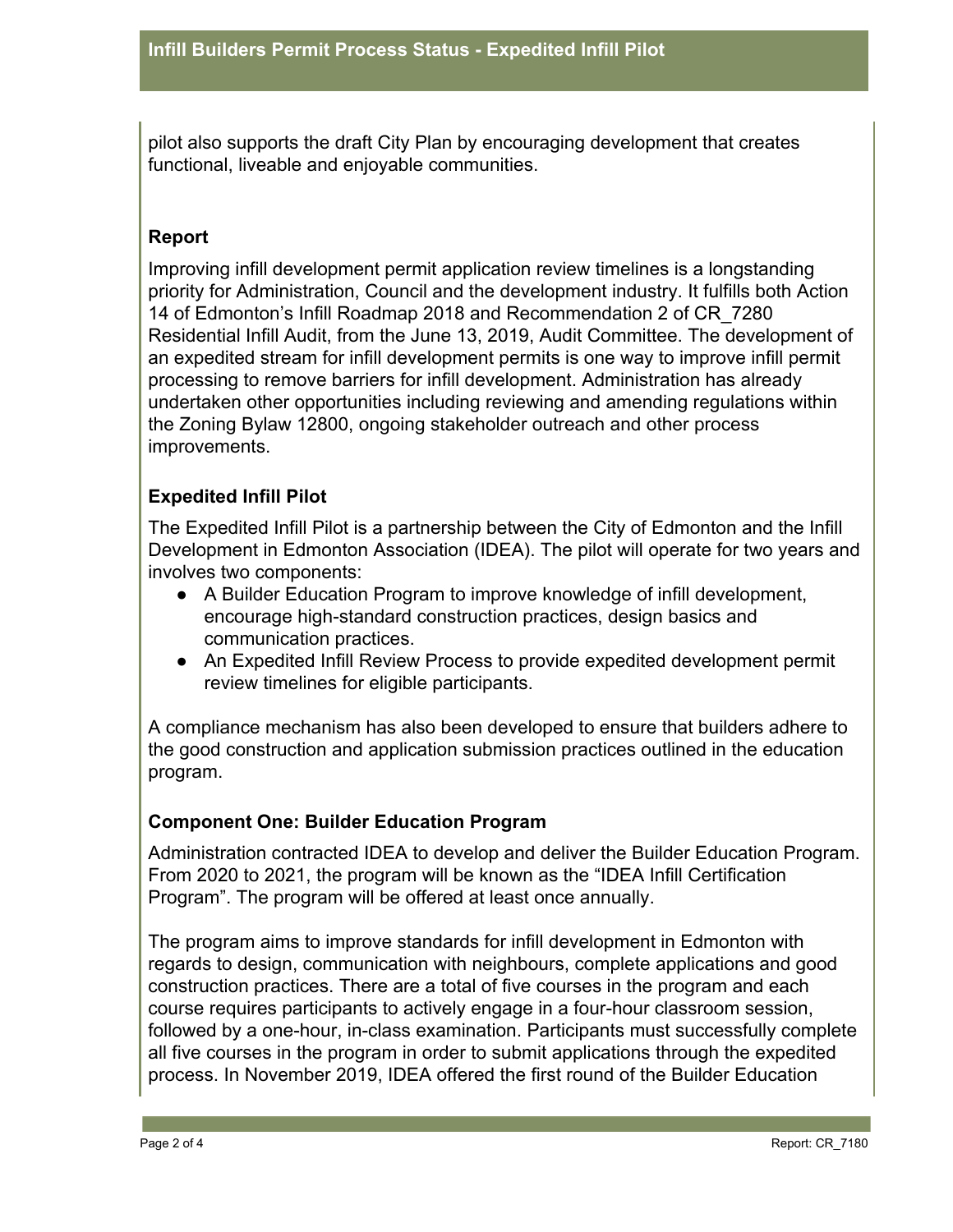Program and had more than 20 participants. The second round of courses is tentatively scheduled for the first quarter of 2020.

While everyone is welcome to enroll, this program is customized for builders and developers, specifically applicants who submit development permit applications.

Further details on the courses and associated fees are found in Attachment 1.

#### **Component Two: Expedited Infill Review Process**

The Expedited Infill Review Process provides reduced target review timelines for in-scope infill development permit application types. Applications submitted through the expedited process will be reviewed by a dedicated expedited infill Development Officer to ensure consistency, timeliness and efficiency. See Attachment 2 for the expedited process target timelines and a summary of applications that are eligible for expedited review.

Participants who have successfully completed the program and are in good standing on the compliance mechanism can participate in the expedited process.

#### **Compliance Mechanism**

As part of regular reviews and inspections, the Development Officer and Infill Compliance Team will ensure that participants in the Expedited Infill Pilot follow eligibility requirements when submitting applications and practice safe, courteous and responsible construction practices onsite.

If participants submit ineligible applications through the expedited stream or conduct unsafe work, they may be required to successfully retake relevant Builder Education Program course(s) before continuing to submit applications through the expedited process. Applications can also be made through the standard permitting process.

#### **Data Monitoring and Reporting**

Administration will provide an update at the end of the pilot that will include a report back on the targets and how they impacted the desired outcomes. The summary of results will also contain potential next steps for the Builder Education Program and Expedited Infill Review Process. The pilot will conclude in December 2021.